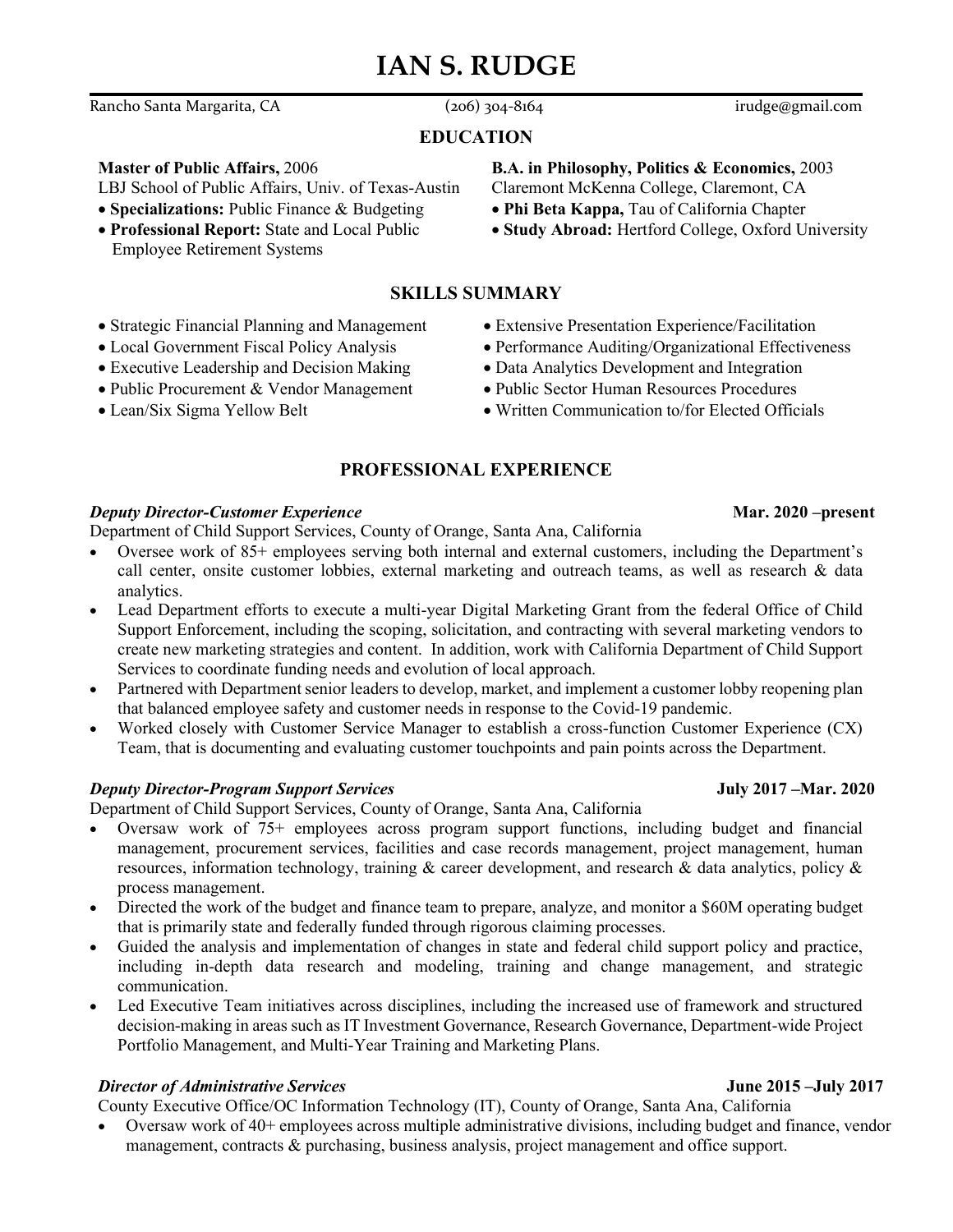- Directed the work of the budget and finance team to prepare, analyze, and monitor an \$85M Internal Service Fund budget that collects revenue from all County departments for various IT services.
- Collaborated with the Transition Manager to lead the consolidation of IT staff from five different departments, and created the tactical plan for transferring staff and budgets, as well as building a new job coding structure.
- Worked closely with the Chief Information Officer and internal/external counsel to address vendor management challenges and issues that have high visibility and impact to the County.

### *Director of Finance and Administration* **Sept. 2013 – June 2015**

Probation Department, County of Orange, Santa Ana, California

- Oversaw work of 250+ employees across multiple operations support functions, including budget, accounting, contracts & purchasing, collections, real estate & facilities, and clerical units.
- Directed the work of a team of analysts to prepare, analyze, and monitor a \$150M budget spread across fifteen divisions with 1,300+ employees.
- As a member of the Executive Team, participated in all strategic planning discussions and high-level problem solving to identify key initiatives and set direction for the Department.
- Prepared information, set the agenda, and led discussion of the Orange County Community Corrections Partnership in order to implement the Public Safety Realignment (AB 109) countywide.

### *Chief of Staff* **Jan. 2012 – Sept. 2013**

Orange County Supervisor, John M.W. Moorlach, County of Orange, Santa Ana, California

- Supervised and directed the work of a team of five policy advisors to provide clear decision-making information and thoroughly analyze policy recommendations to Supervisor Moorlach.
- Partnered with the Human Resources Director, Chief Financial Officer, and County Budget Office staff to prepare supporting analysis and documentation for the County's Total Compensation bargaining strategy.
- Provided strategy and logistical support to the Supervisor in his role as the Chairman of the Board.
- Monitor, analyze, and provide recommendations to the Supervisor on all policy-related matters, with a focus on public safety issues and departments, including Prison Realignment.
- Represented the Supervisor on the community stakeholder working group that negotiated a fifteen-year update to the Settlement Agreement that governs the operations of John Wayne Airport.

### *Performance/Management Auditor* **Mar. 2008 – Jan. 2012**

Office of the Performance Audit Director, County of Orange, Santa Ana, California

- Participated in all phases of internal operational reviews and assessments of County departments, including interviewing, data mining and validation, report writing and preparation, and presenting to the County Board of Supervisors.
- Worked with County departments to identify opportunities for cost savings, revenue enhancements, or increased productivity among staff, and developed program monitoring statistics for staff use.
- Managed Office finances and purchasing, in addition to budget preparation and monitoring.

### *Fiscal Policy Advisor* **Dec. 2006 – Mar. 2008**

Orange County Supervisor, John M.W. Moorlach, County of Orange, Santa Ana, California

- Evaluated all expenditure and policy proposals for County departments related to public finance, including Treasurer-Tax Collector, CEO-Budget, Employee Retirement System, Assessor, and Auditor-Controller.
- Prepared policy briefs and fiscal analyses addressing high-priority public finance issues, such as pension obligations, Other Post-Employment Benefit liabilities, and strategic financial planning.

Deloitte Consulting, Austin, Texas

- Analyzed financial and operational data and interviewed staff of a large state transportation agency to identify process inefficiencies and prepare a recommendations report.
- Gathered data through extensive client interviewing, government financial statement analysis, and site visits to complete an efficiency study and operational controls analysis for the finance division of a large urban municipality.

### *Consultant* **Sept. 2006 – Dec. 2006**